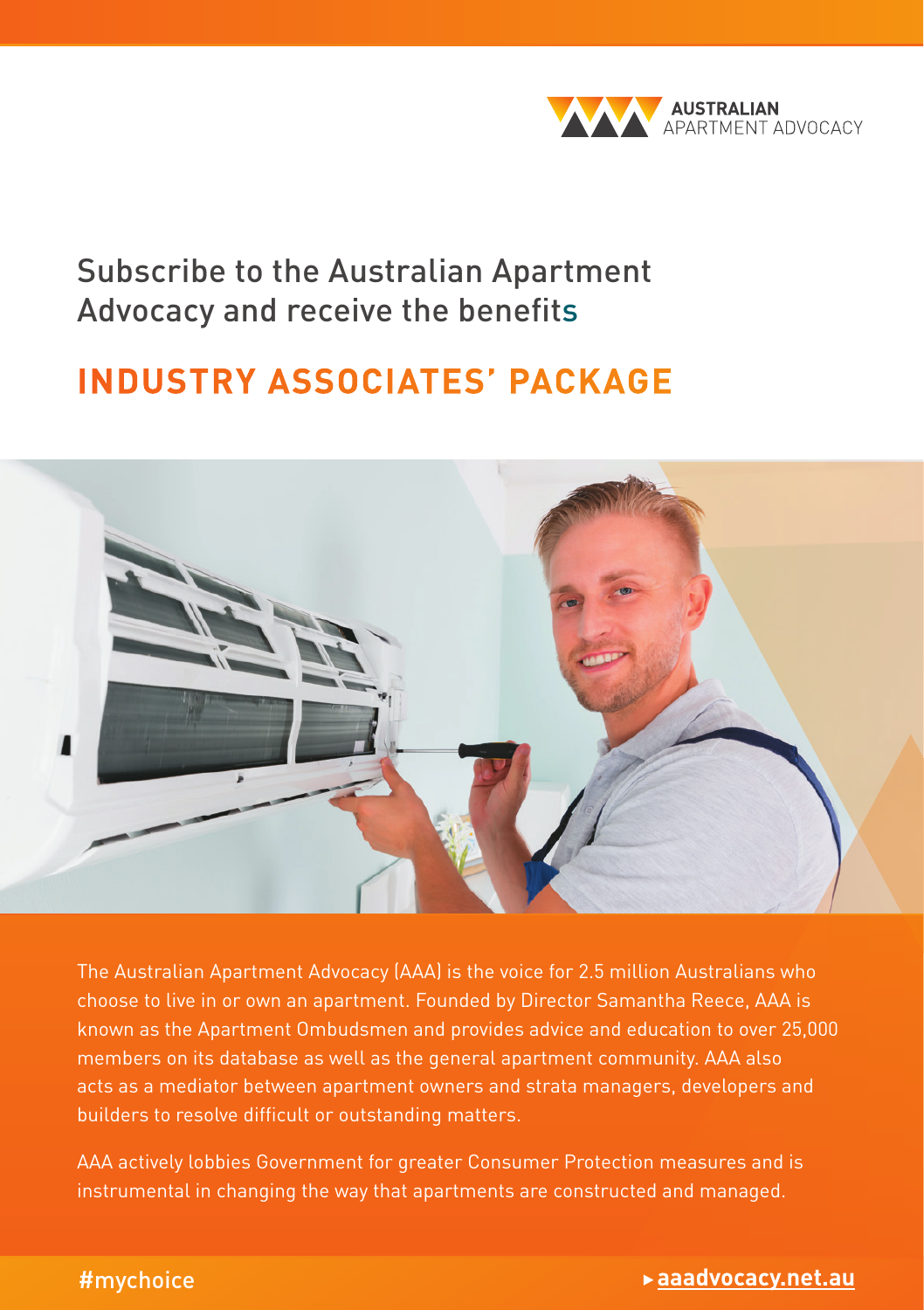This package is for businesses who are associated with the apartment sector in a support role. This is the ideal way to interact directly with the development sector and also apartment owners.

### **WHAT YOU RECEIVE:**

#### ♦ **Attendance for all staff to attend events FOC**

AAA offers a diverse range of topics for the apartment sector, with the latest trends in apartment living as well as contentious topics such as defects and changes to legislation.

AAA provides a minimum of 12 zoom events per annum and these are recorded. So, if you happen to miss the event, you can catch up in your leisure time.

#### ♦ **A copy of the 2021 Apartment Research results for your relevant State (and again in 2023)**

AAA's bi-annual research interviewed over 3400 apartment owners about what they loved about their apartment lifestyle and what they would like to change. The only research of its kind Australia wide – this is vital information when sharing with developer clients.

#### ♦ **Listed as preferred supplier on AAA website**

AAA has created a preferred supplier list outlining key service providers including plumbers, builders, cleaners etc for dissemination to its 25,000 apartment owners. There are only 10 companies per State, per category who are offered this prestigious listing. Additional category listings are charged at \$250/category eg your company may offer plumbing, gas and fire services.

### ♦ **Social media post recognising your company as an AAA member x 2 (Facebook/Instagram/LinkedIn)**

♦ **Email signature "Proud supporter of AAA" provided for all staff**